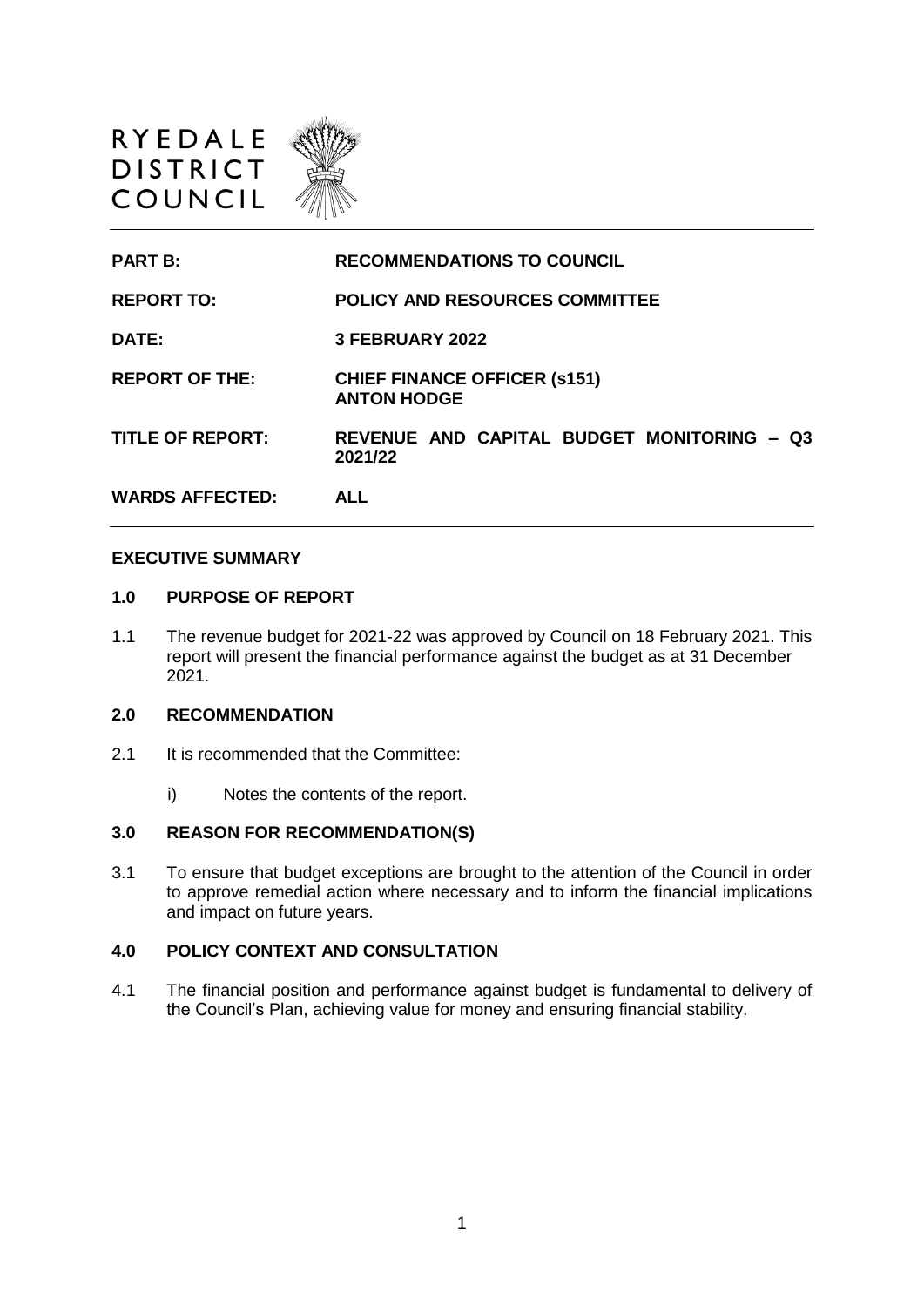# **5.0 REPORT DETAILS**

# **General Fund (Appendix A) – Revenue Estimates**

5.1 The table below sets out the summary Q3 position, with details of forecast variances included in **Appendix A.** The overall forecast is a net underspend of £5k

| General Fund Account - Q2 2021/22        | <b>Budget</b> | <b>Forecast</b> | <b>Variance</b> |
|------------------------------------------|---------------|-----------------|-----------------|
|                                          | £000's        | £000's          | £000's          |
| Net Revenue Budget                       | 8,595         | 8,590           | -5              |
| <b>Settlement Funding RSG/NDR</b>        | (4, 154)      | (4, 154)        |                 |
| <b>Amount to be met from Council Tax</b> | 4,441         | 4,436           | -5              |
| <b>Council Tax</b>                       | (4, 483)      | (4, 483)        |                 |
| <b>Collection Fund Deficit</b>           | 42            | 42              |                 |
| Net Revenue Budget (Surplus) / Deficit   |               | -5              | -5              |

5.2 The main variances are:

# **Expenditure**

**All Employee-related costs.** There is a net overspend of £105k on salaries which is a reduction since Quarter 2, largely down to an increased number of vacancies. An overspend remains, as previously reported in Streetscene and work continues on the transformation project which will also look at the overall operating model and performance. Another area of overspend, also as per Quarter 2, is due to budget pressures on legal staff costs

There have also been additional costs of cleaning at Ryedale House related to Covid safety measures, resulting in an overspend of £25k. There are additional costs on the legal services budget: £30k relates to the use of an agency solicitor for which there was no original budget and there is also a predicted overspend on the NYCC SLA of £45k.

The largest area of underspend is Business Transformation which is currently predicting a figure of £73k. This is due to staff vacancies.

Although predicted to overspend for the full financial year, salary costs are lower than might be expected at this stage. This largely due to the 2021/22 pay award not yet being agreed and implemented, and also other costs due to paid at the end of the year (such as to other organisations).

Many staff are currently taking part if work in preparation for Local Government Reorganisation (LGR) but at this stage, no impact is shown in the accounts. This may change if additional staff costs are recognised and/or offset by any funding set aside or received for this purpose.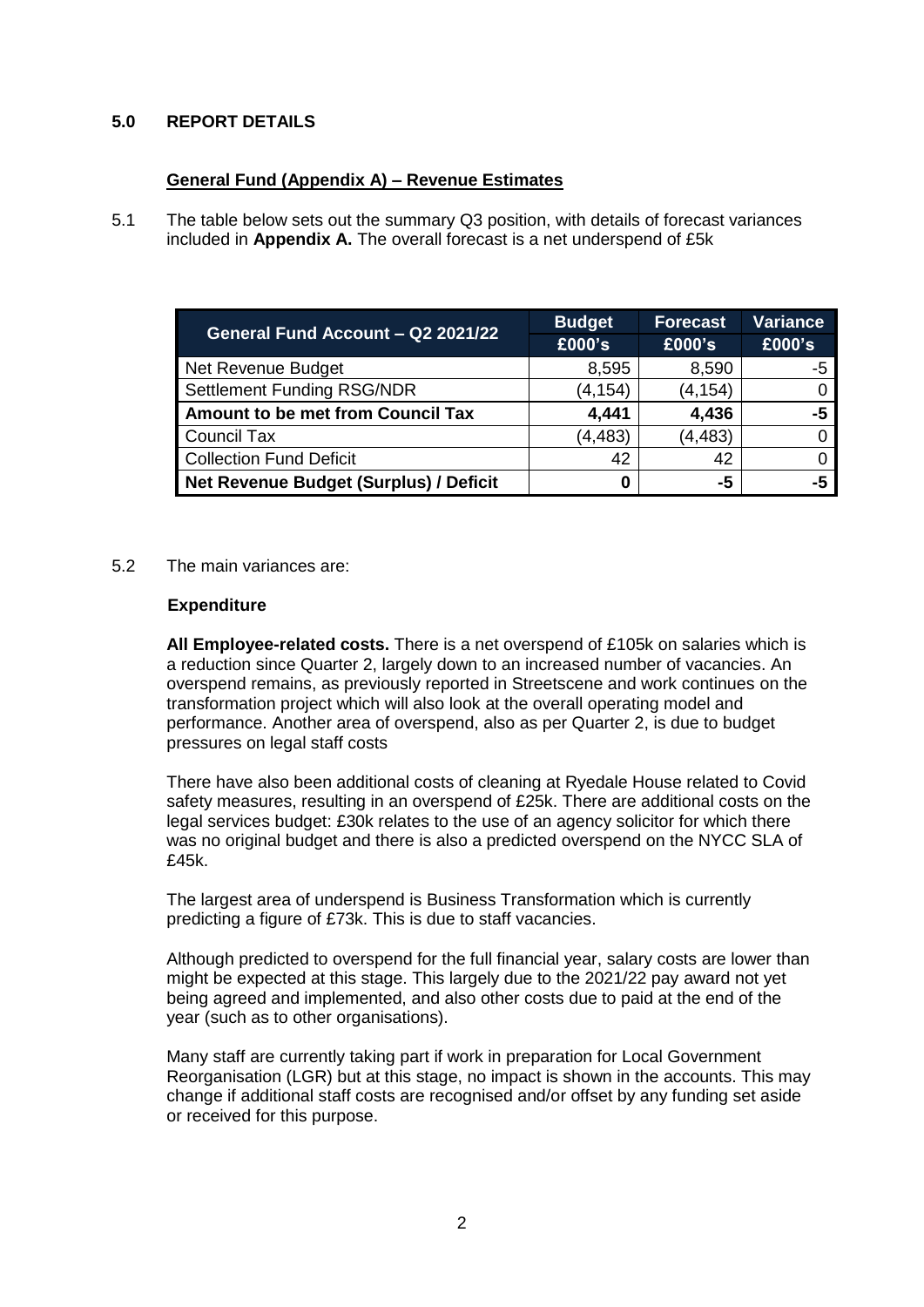**Premises-related.** Overall the predicted overspend is £46k**.** There is a £26k predicted overspend on repairs at Derwent Lodge and the Traveller site at Malton due to site conditions. There are also additional costs at the former waste Transfer Site, currently standing at £19k.

**Vehicles and Transport.** There is a net overspend predicted of £30k**.** This is mainly due to increased costs of repair on ageing refuse vehicles, £42k, plus MOT costs (delayed from the previous year due to Covid lockdown) of £19k. These are then partially offset by a reduction in lease costs (£53k), due to the leases on new vehicles being delayed.

**Supplies and Services.** There have been additional costs for online meetings, plus venue hire for Council/committee meetings which is forecast at £44k higher than the estimate for 2021/22.

## **Income**

**Fees and Charges.** Overall Income is exceeding budget by £240k**.** Car parking income is predicted to exceed the budget by £125k (however the budget was reduced by £150k in 2021/22 to reflect reduced income anticipated from lockdown, so income is still slightly down on the previous budget). There is a shortfall on Catering income of £15k from reduced sales (As the budget was reduced by £10k to reflect reduced income due to lockdown, the actual shortfall compared to previous year's budget is £25k). Recycling income is over-achieving and is likely to be around £129k up at the end of the year.

# **Covid-19 impact on Revenue Budget**

- 5.3 Forecasts have been prepared been prepared using the latest information gathered for the Financial impacts monitoring returns to MHCLG and the position reported here uses the estimates for the full financial year as at the end of September.
- 5.4 Council approved additional funding from reserves of £787k to cover COVID costs as set out in the table below.
- 5.5 Estimated gross costs for the year at this stage.

|                                                                       |        | Latest   |
|-----------------------------------------------------------------------|--------|----------|
|                                                                       | Budget | Estimate |
|                                                                       | £000   |          |
| Stand-by payments                                                     | 25     | 13       |
| Reduction in investment income                                        | 150    | 150      |
| Additional Vehicle Hire (Streetscene)                                 | 23     | 45       |
| Loss of car park income                                               | 155    | 30       |
| Loss of catering income                                               | 10     | 25       |
| Additional finance resources                                          | 50     | 50       |
| Ryecare Income                                                        | 8      | 8        |
| Procurement savings not achieved                                      | 50     | 50       |
| Streetscene (reduction of income, offset by reduction in diesel, etc) | 73     | 92       |
| <b>Customer Services Staff</b>                                        | 90     | 90       |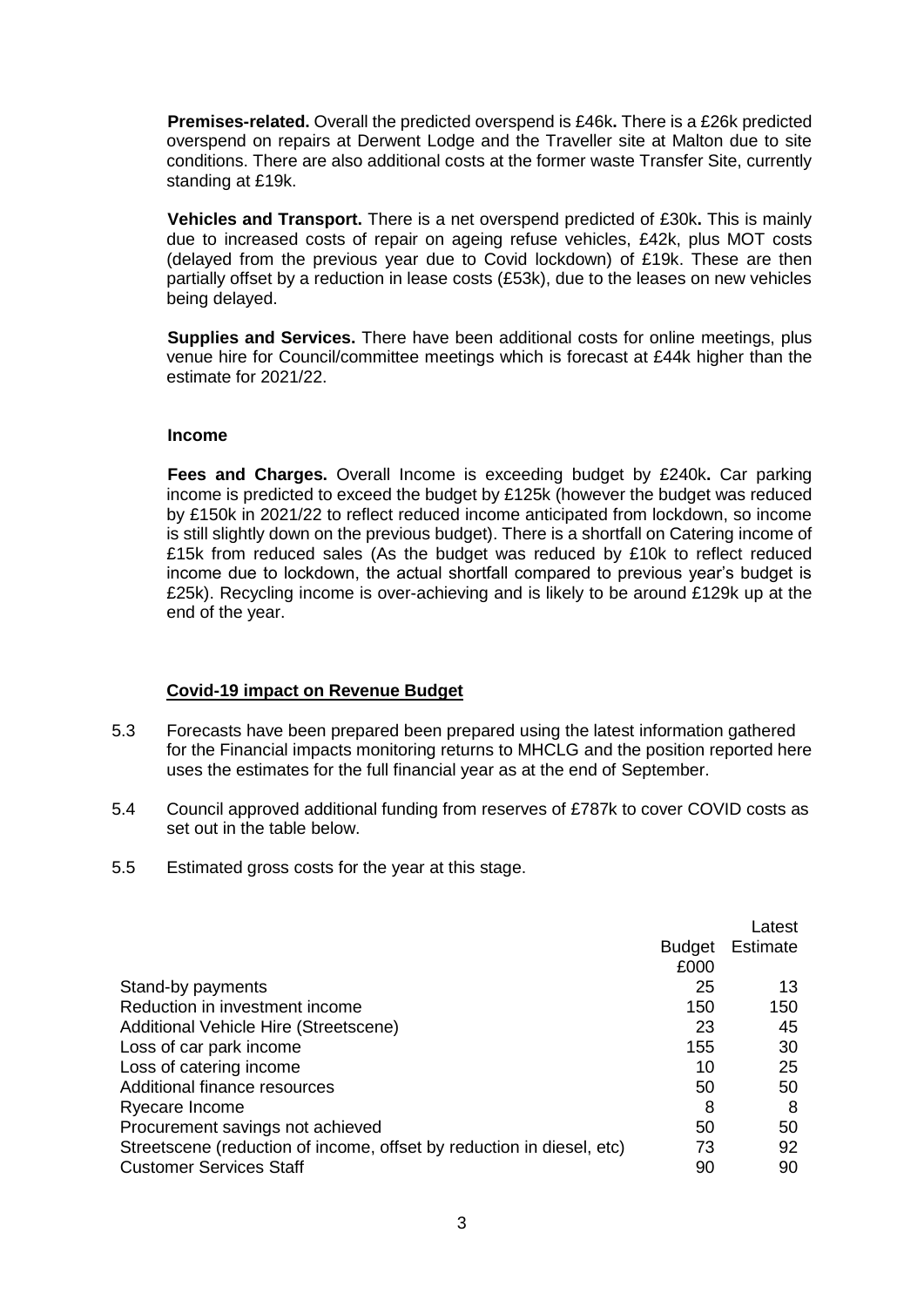| <b>COVID Grant Revenue Officers</b>                                   | 25  | 25  |
|-----------------------------------------------------------------------|-----|-----|
| <b>COVID Marshall</b>                                                 | 12  | 12  |
| Online meetings                                                       | 25  | 69  |
| Covid-secure workplace adjustments including PPE                      | 45  | 45  |
| Support for Vol and Community sector incl additional grant allocation | 25  | 25  |
| COVID implementation and coordination arrangements                    | 22  | 15  |
|                                                                       | 787 | 744 |

- 5.6 The £744k is the estimated annual gross cost for costs to be funded this year.
- 5.7 At this stage therefore it looks like funding agreed at budget will cover the COVID costs, although the impact of the Omicron restrictions may still feed through into the accounts. With the expected further ending of restrictions in the next few weeks, any impact on next financial year will be lower and will largely be a result of ongoing aftereffects (such as economic impact), rather than costs incurred in dealing with the outbreak. However there remains the risk of further variants and further effects on society, the council and the budget.

# **Capital Programme**

- 5.8 The current approved programme is £12.0m, as reported at Q2.
- 5.9 Within the capital programme, the main headings are shown below (a detailed breakdown is shown in **Appendix B**).
- 5.10 At Q3 the forecast expenditure in year is £5.9m with expected slippages of £6.1m.
- 5.11 The majority of the slippage is on two schemes:
	- (i) Industrial Units development  $(E2.3m)$  all of which is likely to slip into 22/23,
	- (ii) Livestock Market development, of which consultants fees of £100k is anticipated in 21/22, with the remainder (£1.4m) slipping into future years.
	- (iii) Affordable Housing, with £1.4m likely to slip
- 5.11 £250k of the IT infrastructure budget was moved forward into 21/22 and although £191k is currently forecast to slip into 22/23, schemes are now underway, so as we monitor through the year there may be a need to bring some of this back into 21/22. With the need to refresh a number of core systems, this area is likely to continue to be under pressure.
- 5.13 Riverside View Play Area has now been included in the Forecast. A condition survey was carried out and all play equipment was condemned.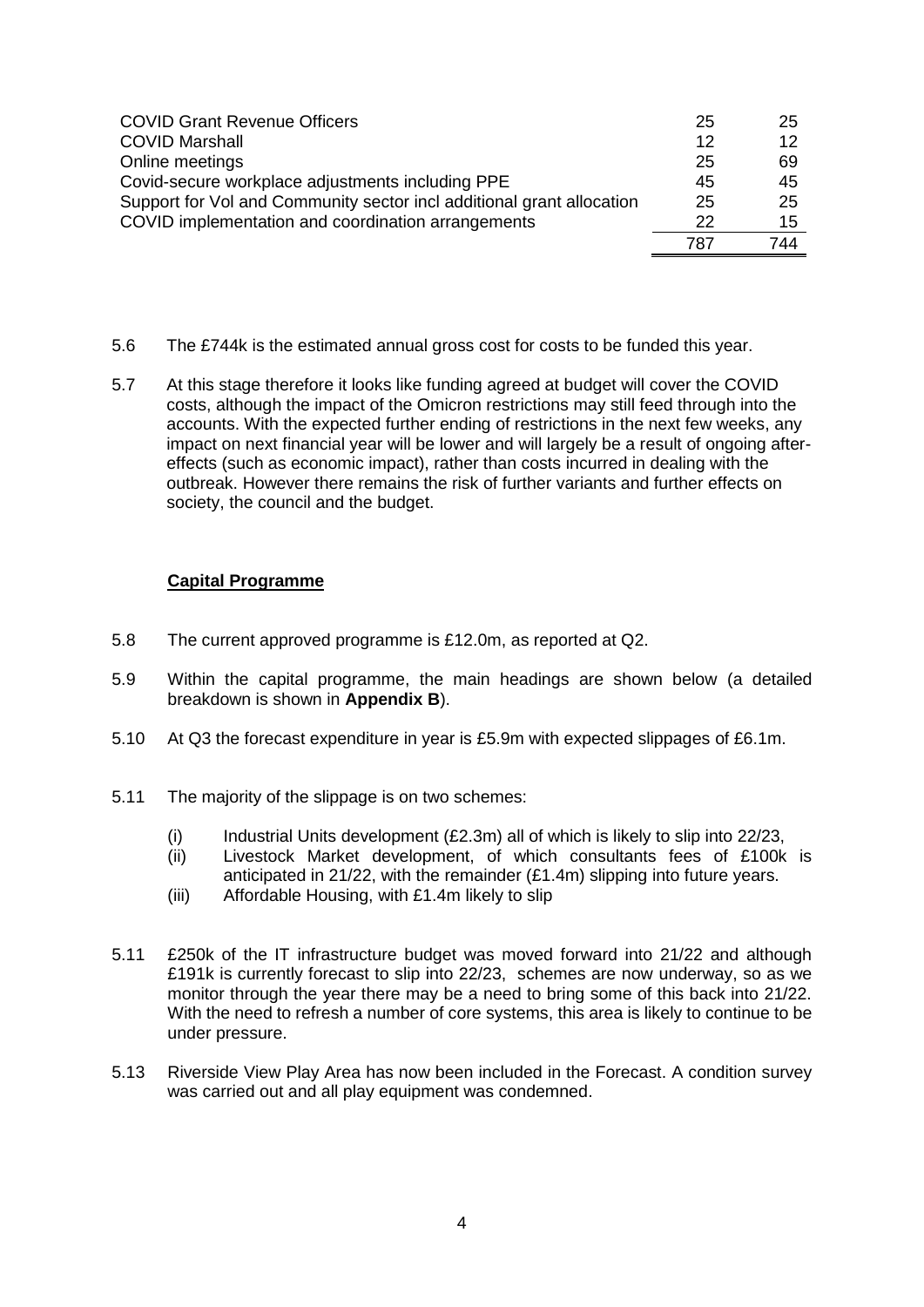# **CAPITAL PROGRAMME EXPENDITURE**

| <b>CAPITAL SCHEME</b>                                  | <b>BUDGET</b><br>2021/22 | <b>FORECAST Q3</b><br>2021/22 | <b>VARIANCE</b> |
|--------------------------------------------------------|--------------------------|-------------------------------|-----------------|
|                                                        | £'000                    | £'000                         | £'000           |
| Vehicle Replacement Programme                          | 1,788                    | 1,433                         | $-355$          |
| <b>Trade Waste Equipment</b>                           | 33                       | 4                             | -29             |
| Replacement of Garage Inspection pit                   | 50                       | 160                           | 110             |
| Property Condition Survey: Investment Operation Assets | 32                       | 0                             | $-32$           |
| Property Condition Survey: Leisure Facilities          | -4                       | 0                             | 4               |
| Property Condition Survey: Milton Rooms                | 216                      | 200                           | $-16$           |
| Property Condition Survey: Public Conveniences         | 0                        | 26                            | 26              |
| Property Condition Survey: Car Parks                   | 30                       | 30                            | 0               |
| <b>Property Condition Survey: Streetlights</b>         | 201                      | 186                           | -15             |
| Property Condition Survey: St Leonard's Wall           | 80                       | 80                            | 0               |
| Property Condition Survey: Former Transfer Waste Site  | 65                       | 65                            | 0               |
| Property Condition Survey: Unallocated                 | 42                       | 70                            | 28              |
| Property Condition Survey: Riverside View Play Area    |                          | 35                            | 35              |
| Car Park Action Plan                                   | 50                       | 0                             | -50             |
| Industrial Units - New Development                     | 2,290                    | 8                             | $-2,282$        |
| Milton Rooms                                           | 500                      | 321                           | $-179$          |
| Ryedale House - COVID safe adjustments                 | 55                       | 55                            | 0               |
| Livestock Market                                       | 1,500                    | 100                           | $-1,400$        |
| Community Facilities in Pickering                      | 200                      | 200                           | 0               |
| Malton and Norton Infrastructure                       | 350                      | 166                           | $-184$          |
| Ryedale Hub                                            | 0                        | 0                             | 0               |
| Malton to Pickering Cycle Route                        | 670                      | 609                           | 61              |
| IT Infrastructure Strategy                             | 477                      | 286                           | -191            |
| Aff HSG Init: Exception Sites Land Purchases           | 100                      | 0                             | $-100$          |
| Aff HSG Init: Railway Tavern                           | 724                      | 366                           | -358            |
| Aff HSG Init: Extended Programme Delivery              | 1,506                    | 625                           | $-881$          |
| Aff HSG Init: Property Improvement Loans               | 75                       | 20                            | -55             |
| Aff HSG Init: Landlord Improvement Loans/Grants        | 50                       | 0                             | -50             |
| <b>Privates Sector Energy Efficiency Grants</b>        | 40                       | 40                            | 0               |
| Private Sector Renewal - Disabled Facility Grants      | 496                      | 496                           | 0               |
| <b>Community Housing Fund</b>                          | 289                      | 0                             | $-289$          |
| Mortgage Rescue Scheme                                 | 21                       | 0                             | $-21$           |
| <b>Flooding Contingency</b>                            | 100                      | 300                           | 200             |
| <b>TOTAL</b>                                           | 12,026                   | 5,881                         | $-6,145$        |